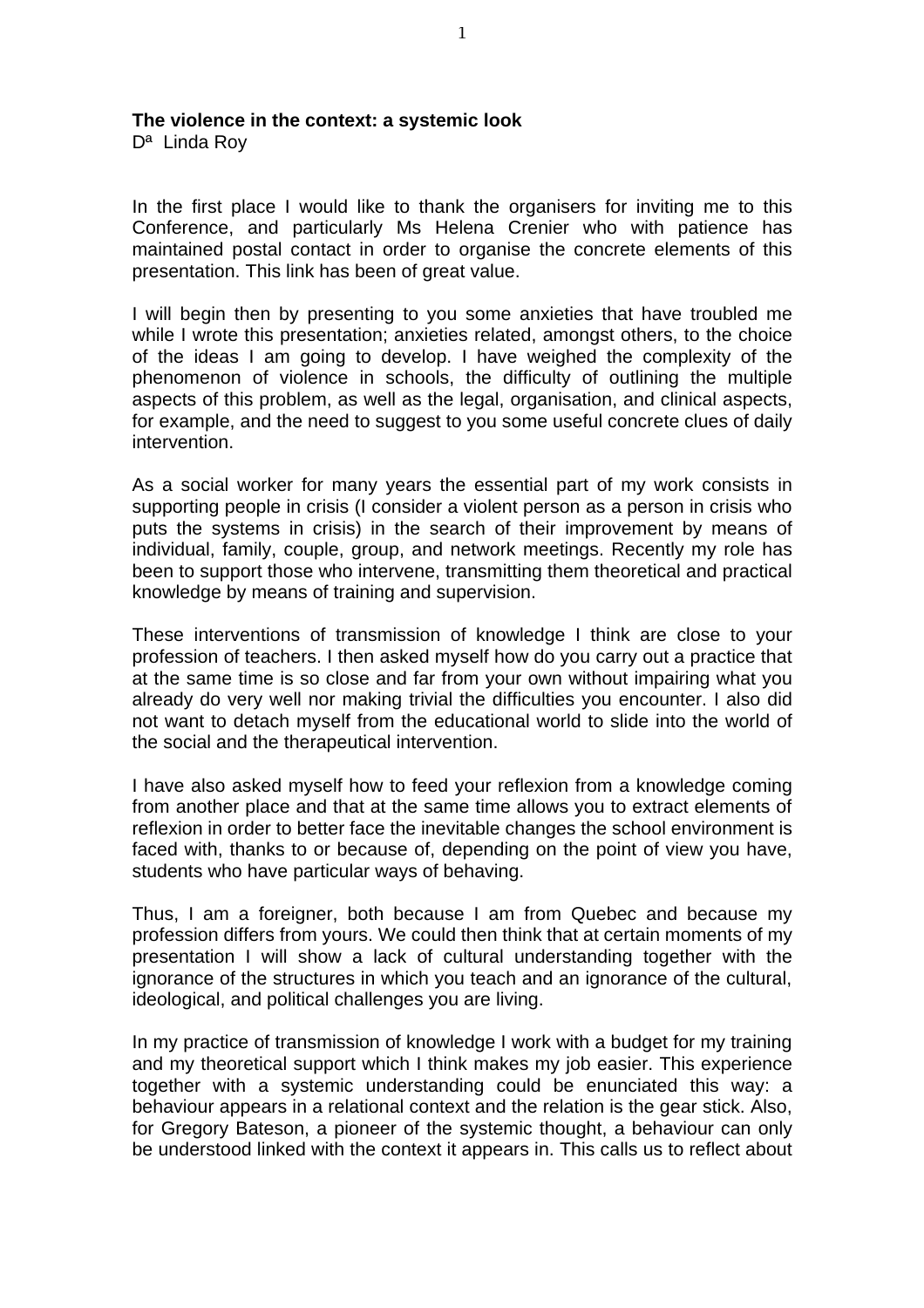the meaning and the function of these behaviours and to consider the behaviour as an attempt of solution.

With the same logic we can affirm that every interaction is built thanks to a content in a relation game. It is the notion of relation that I would like to deepen in with you. I emphasize the relation because I believe that it is one of the important anchor points of the work with humans and most of all with people who manifest violence. To create a different link than that of control and exclusion with a person who acts with violence is the challenge we are faced with.

I allow myself a parenthesis that illustrates well my intentions: in the local community service centre I work at we receive people who express their difficulties by means of violence and we try to give them access, by means of the bond, to a place of word capable of offering them other means to express their difficulties. However, on the walls of the centre we find many posters saying "Tolerance zero with violence".

We cannot be against this programme of prevention nor against the preoccupation of the employees to protect themselves from the aggressions, but we are sceptical about this message, and most of all about the double coercion we set off. On the one hand we say: "Come to consult with us your difficulties", and on the other hand, "Avoid us if your difficulties imply acting with violence". Nevertheless, the great poet of Quebec, Gilles Vigneault, has already written about violence: "To be violent is a lack of vocabulary".

Many researches confirm the difficulty of men (men are the ones who most of all show violent behaviours) to consult and ask for help. Our offers of service impose contradictory requirements to the socialisation of the male sex. The therapy demands to reveal their private life, to show their weaknesses, to be vulnerable, when on the contrary the socialisation of men encourages them to hide their private life, to show their force, and to be invincible. In this sense it is more important to receive and approach the men in the moment of crisis.

On the other hand, to consider the intervention through the means of the relation does not mean that school violence should be attributed to the school and the practices of the professionals so as to excuse politics and to disguise the violence that affects many other sectors of life. It is one of the ways of entry, amongst others, that mobilises individuals as subjects of their lives. As you may foresee, my exposition has a practical character, centred in the daily relations. I hope that some of our peers who attend this conference can support with their knowledge the understanding of the phenomenon of violence. Because in intervention, we must blend reflexion and action.

In my context the step I propose is to approach the complexity of violence in schools by analysing the particular situations of each student or group of students with difficulties. From these singular situations is later revealed the need to place the gestures of violence in a relational context in order to elaborate hypothesis of understanding that do not disguise the multiple levels of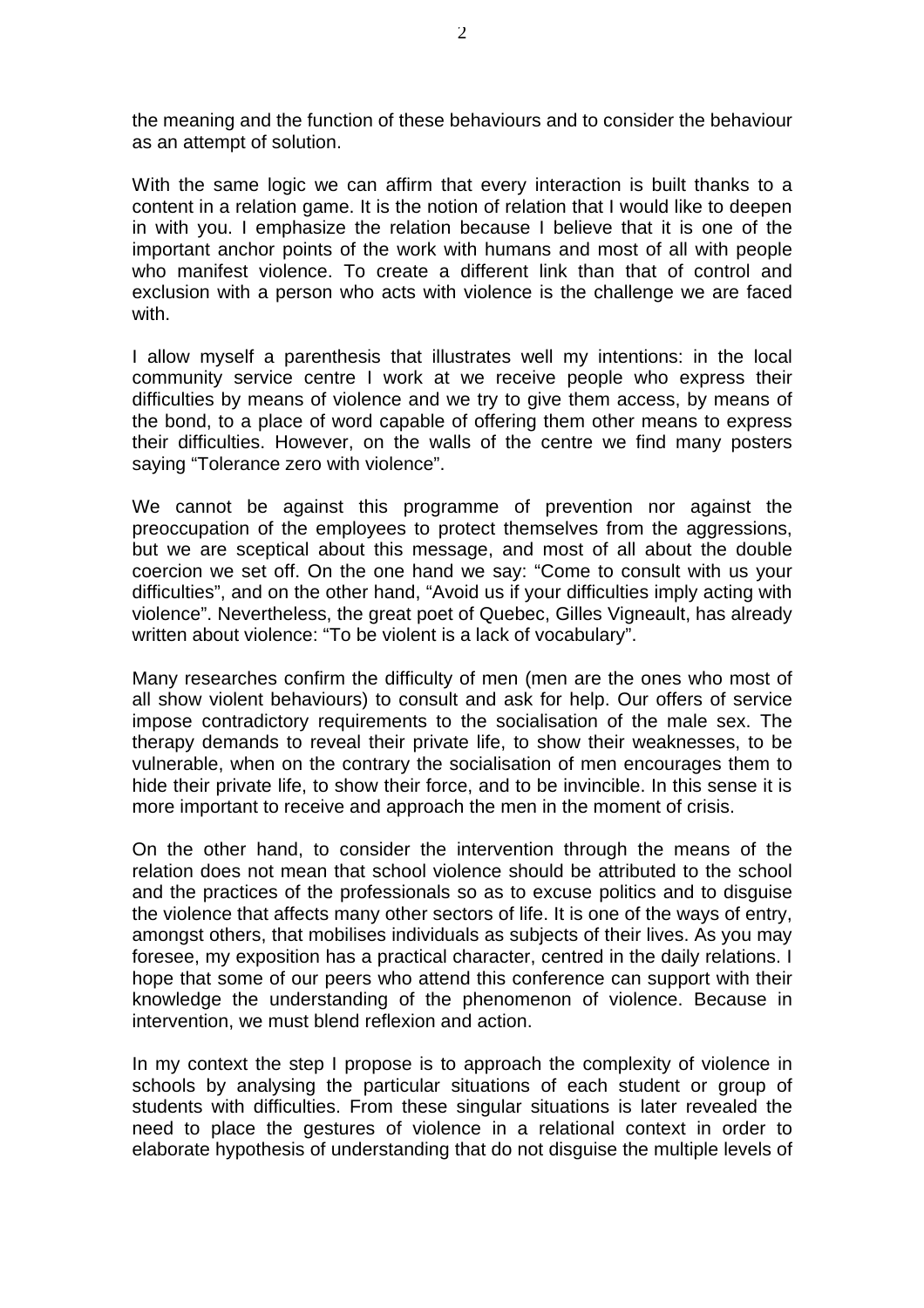the problem. We also have to choose for each situation an intervention that takes into account this complexity and what is at stake.

In other terms our objective is to put forward hypothesis that allow us to look in a different way at the difficulties we are faced with in such a way that we may explore new ways with the persons involved, without repeating inefficient solutions of the past, but creating a context that gives access to network resources rather than their lack. As I see it, in the school environment the repetitive solutions are often related with control and exclusion.

To elaborate systemic hypothesis it is important to elaborate a charter of relations with the youth with difficulties and his/her nearby persons. The charter of relations represents significant persons that gravitate around the symptomatic youth. They are members of his/her primary network such as parents, friends, neighbours, leisure or study partners and those of the secondary network, that is, those that intervene in the situation that he/she mobilises. With this concept we often tend to relate the problems that appear in exterior systems to the family and to exclude our understanding of the members of the institutional network.

The elaboration of this charter may seem simple, but at the same time it establishes a means to put in movement a collective process around the youth in difficulty and clarifies the multiple levels and contradictory challenges of the situation. Here are some of the questions we are faced with: What place do we occupy in the life of this youth?, Which are the mandates we make about this youth?, What feelings are mobilised in us in our bond with the youth? It then consists in considering oneself as a part of the problem and of the solution.

To elaborate the charter also allows to decode some of the relational rules that are built around these problems. Let us think for example of the challenges of the teams of teachers. Frequently a child that acts with violence is a factor of cohesion in an atmosphere where relations are tense.

In this sense it is important to unite the symptom with what Robert Pauze and I have called: the state of organisation of the systems where difficulties are born. According to us, some symptoms can only be born in specific contexts, and similar symptoms have different meanings depending on the contexts in which they are placed. Furthermore, every behaviour has a value of communication, and every communication that is dysfunctional speaks of the context in which it appears.

To situate acts in relations allows also to give a meaning to the symptom and to reflect on its relational usefulness, that is, in what way is the behaviour an attempt of solution. To give a new meaning and to take into account the relational function allows to think of new forms of bonding and to give access to resources around the youth. Furthermore, this process forces us to consider the person as a person faced with a problem, rather than seeing him/her as a problematic person. To accept being included as an individual and as a system in the definition of the problem and in the search of a solution is to also accept questioning the rules of functioning of his/her own system. In his book Asylums,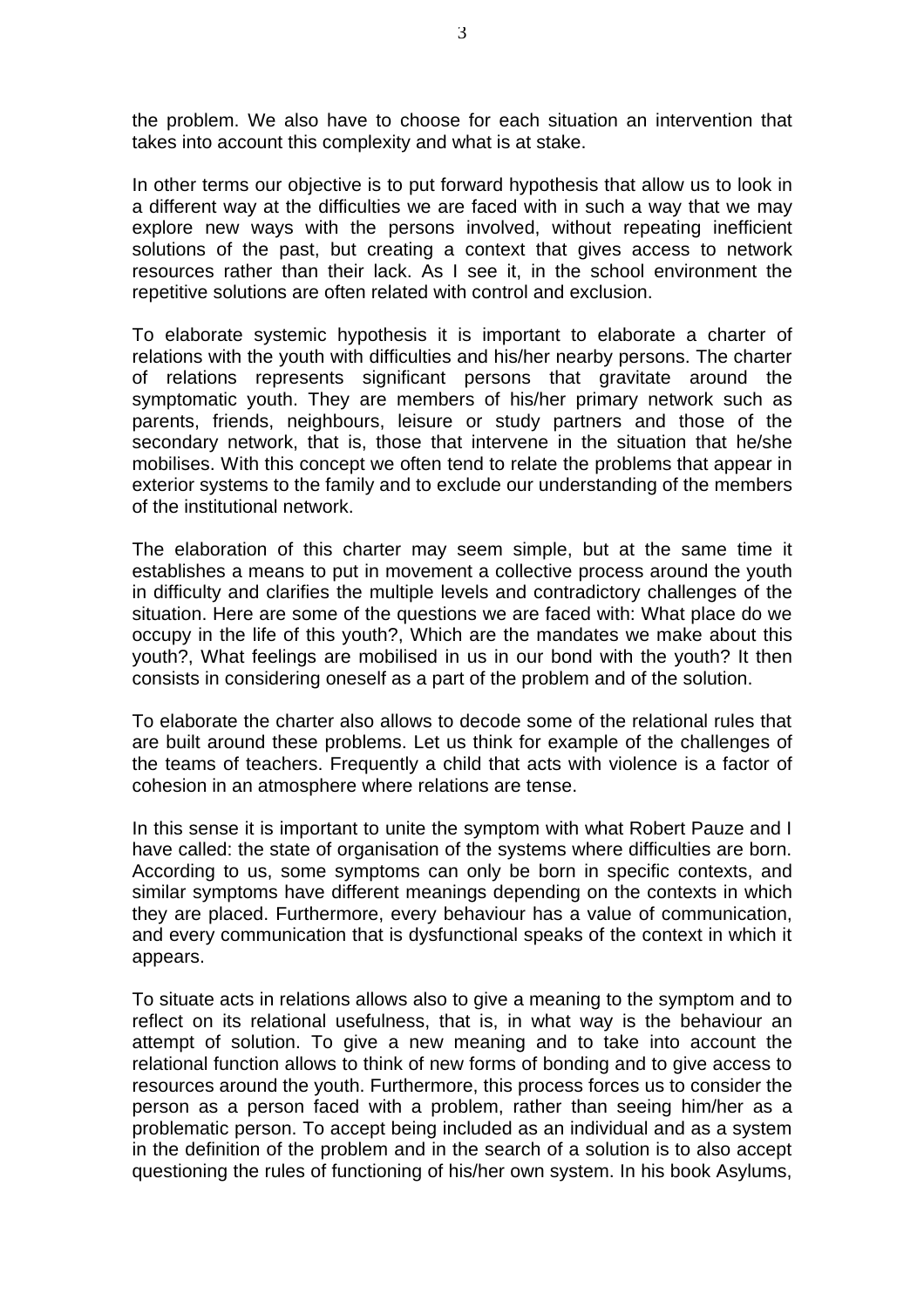Irwing Goffman has evidenced one of the levels of violence when describing the rituals that inevitably are set off when the systems mechanise themselves progressively or they become rigid. The democratisation of the access to school, as I see it, has put an enormous pressure on the educational structures pushing them to become formalised with rigid rules.

It is possible that the attempt to give the families the single responsibility of the gestures that children make illustrates the difficulty of the educational system in believing in its capacities of bonds and adjustments to the pressures. However, numerous authors, amongst others Boris Cyrulnick, have illustrated vigorously the importance for people that live in unsustainable vital situations to come across in their paths with individuals who will become what he calls tutors of annulment.

Recently I have supervised a young woman whose mother had committed suicide and who with 13 years of age has had to take care of her brothers and sisters because her father worked at night. She attributes her capacity to get through this crisis to her encounter with teachers who have known how to understand her potential beyond her distraction and impertinence at school. Of course, this young student was weakened by her family experience, but she was not condemned to find herself in a situation of difficulty in the rest of systems she attended. On the contrary, the school was for her a place of hope that allowed her to open herself to different experiences.

I summarise the exposed ideas. Violent behaviours in school make clear weaknesses in the youths that are updated in the particular context of the school. We can think that it is in the encounter of these systems that the particular conditions are given that take us to the rigidity of the rules. Each subsystem stumbles and tries to establish rules in order to maintain the status quo. Without being guilty of the life of these youths it is possible to be responsible of the bonds that we create from our own context, as also says Antoine de St-Éxupery in The Little Prince.

To conclude I make a proposal in order to sustain this process of reflection and action of which I have just spoken. As I believe in the difficulty for every human being to consider him/herself as a participant of the relation, I think it would be interesting to start for the teachers and the directing staff places of word and/or of supervision similar to the Balint groups that the doctors have created to reflect on the relation with their patients.

The models may vary, but as I see it these groups should have as an objective the support of those that intervene. The key words of the support to the intervening person are: neutral obligation, coexistence of the differences, relational availability, space of words, and space of supervision. I will define supervision as the bond of diminishing of action, a time or withdrawal, a critical view on the nature and the predisposition of its actions, the supervision also serves for preserving the broadness of views, flexibility, compromise, creativity, and the mobilisation of those that intervene.